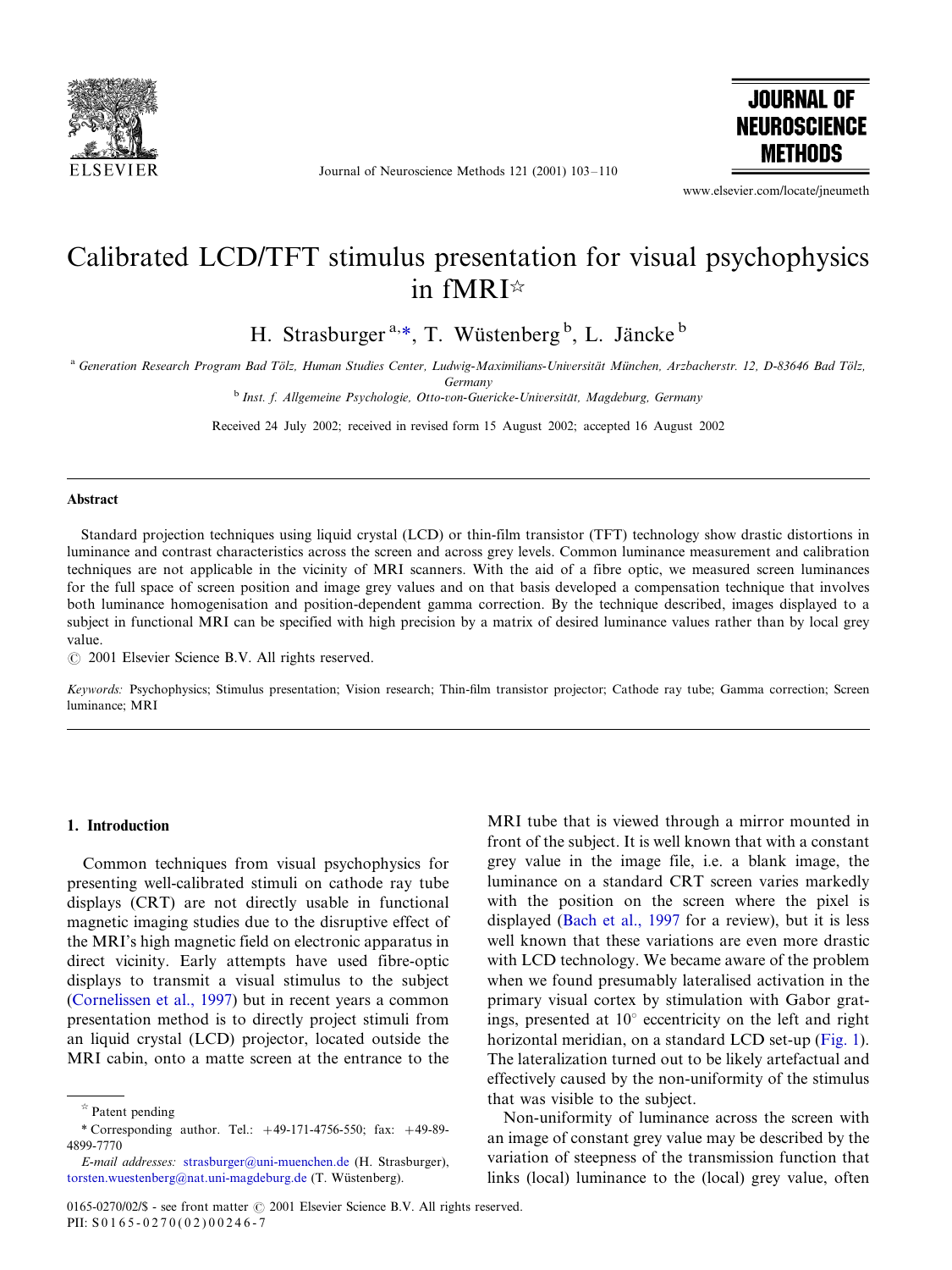<span id="page-1-0"></span>

Fig. 1. An example of a likely artefactual fMRI pattern caused by uncalibrated visual stimulation with a standard LCD/TFT projector system (Sharp).

Fig. 2. Uncalibrated luminance distribution on the matte screen visible to the subject, for constant grey value of 128. (a) Colour coded; (b) isoluminance contours.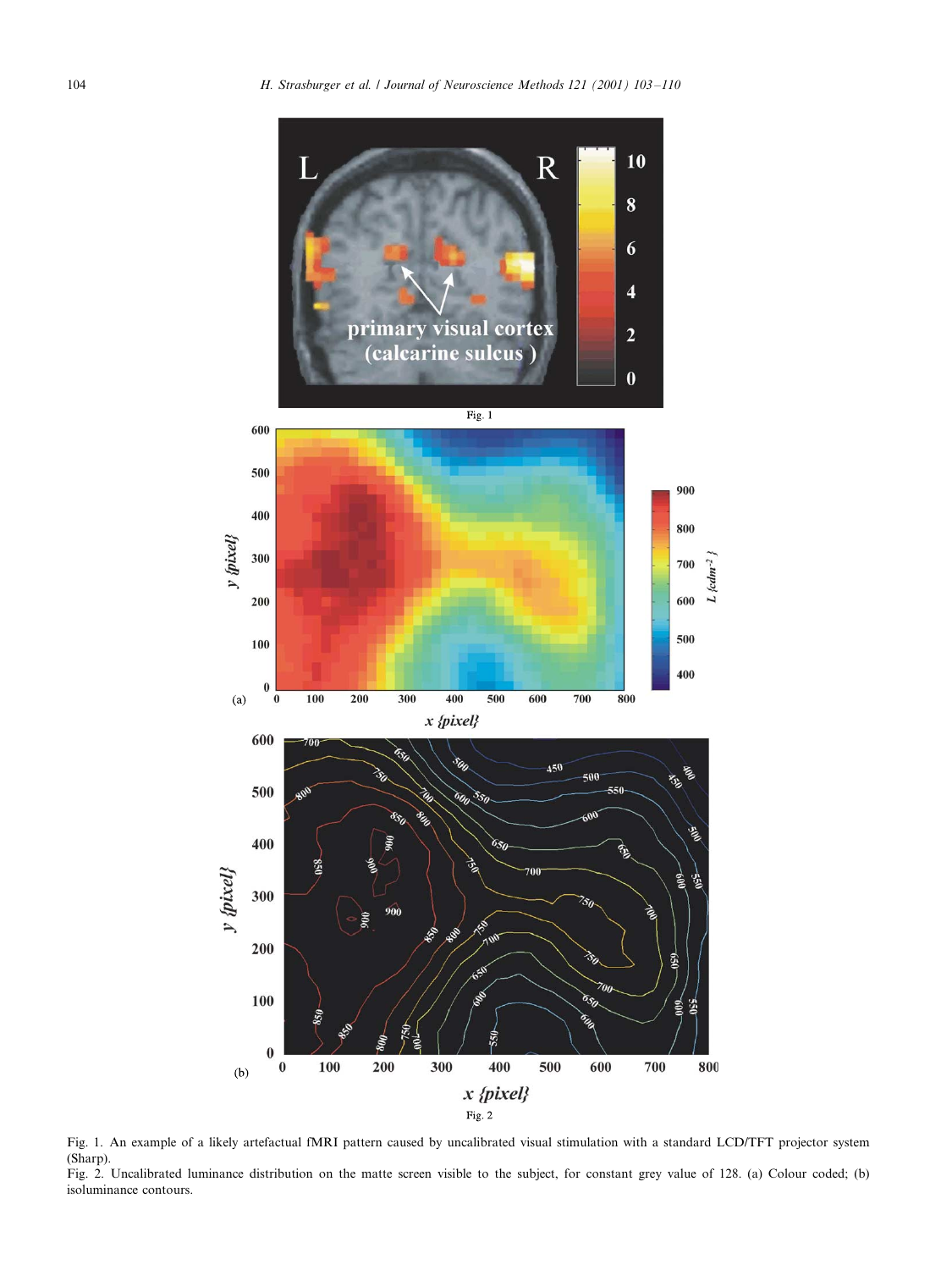known as the gamma function<sup>1</sup>. [Fig. 2](#page-1-0), more fully described below, shows the luminance distribution on our screen at a constant grey value of 128. Equally important however, the fact that the (non-uniform) gamma function is non-linear exaggerates these deviations from homogeneity in brighter-than-average parts of the screen, rendering, there, bright parts of the image over-proportionally brighter and the dark parts (less so) not dark enough (cf. Fig. 3; in other words: just adding a constant compensatory image will not suffice). We were thus motivated to derive a general model of the gamma function for all screen positions, that allows to predict the (actual) luminance for the full pixel parameter space, i.e. at any given screen position and any grey value. On that basis we developed a compensation technique that allows the experimenter to specify the target image as a matrix of desired luminance values rather than by local grey value.

#### 2. Fibre optics for measuring screen luminance

Standard luminance meters cannot be used to measure screen luminance simply because they will not function in the scanner's vicinity. Knowing the precise luminance distribution visible to the subject is required for a successful calibration, however, so it is essential to measure luminance from within the scanner, i.e. with the stimulus set-up identical to that during any functional MRI recording. We therefore made a fibre-optic connection that allowed us to transmit the local luminance at the screen to a standard digital luminance meter located in the adjacent scanner control room. A single, plastic-shielded fibre of 10 m length, 1 mm diameter was used (Hirschmann Electronics type OKD 1000-B, core: 0.98 mm, total diameter 2.2 mm, attenuation at 660 nm: 220 dB/km), which at the 0.25-mm raster of our screen covered around 13 pixels. Onto the fibre cable's ends we mounted at right angle a  $1.5 \times 8.0$  cm<sup>2</sup> plastic plate by epoxy, such that at one end the cable could be steadily fastened to the luminance meter and at the other positioned at a defined position on the projection screen.

To determine the fibre optic's attenuation of light energy, 10 luminance measurements were taken at 25 of

the possible 256 grey values, both through the fibre optic and directly at the corresponding screen position. As to be expected, the attenuation is well described by a linear function. With the regression forced through zero and the attenuated signal treated as predictor variable, the (inverse) transfer function is

$$
L = 73.3Latt, \t(r2 = 0.9962), \t(1)
$$

i.e. the attenuation factor is 73.3 or 18.65 dB (dB defined as 10 dB per log unit).

#### 3. Luminance distribution on the matte screen

The projector in our system (Sharp, model XG-SV 1E) has three LCD panels in thin-film transistor (TFT) active matrix driver technology having  $832 \times 624$  pixels each, lit by a 370 W metal-halogenide bulb. The image is projected onto a matte screen  $(600 \times 300 \text{ mm}^2, 5 \text{ mm}^2)$ thick, one-side matte sheet of polymethylmetacrylate, i.e. Plexiglas), mounted at the entrance of the scanner's tube and viewed by the subject through a mirror located close to the subject's eyes.

Using the fibre optic and a digital luminance meter (type Mavo Monitor, manufactured by Gossen-Metrawatt, range 199.9 cd/m<sup>2</sup>, resolution 0.1 cd/m<sup>2</sup>, error 2.5% of value) we measured screen luminance in a raster of  $40 \times 30$  screen locations, taking 5 readings at each of the 1200 locations. One experimenter lay in the scanner's tube, holding the fibre optic's adapter to the screen at the required position that was displayed to him by a computer generated cross hair. The other took the readings on the luminance meter in the adjacent scanner control room. For each reading, the fibre-optic was set to the required position anew, to provide independent measurements. Measurements were performed on 2 days; at the beginning of a session the projector was left to warm up for 10 min. [Fig. 2](#page-1-0) shows the resulting luminance distribution on the screen, after correction through Eq.  $(1)$ .

At the bright portions of the screen in the middle left  $(x=140, y=240)$ , luminance is by a factor of three higher than at the darkest part in the upper right ( $x =$ 780,  $y = 540$ ).

## 4. The gamma curve at characteristic screen positions

A full description of the display system's (static) transfer characteristic requires the specification of luminance as a function of grey value and pixel position, of which the luminance distribution shown in [Fig. 2](#page-1-0) represents a cross-section at constant mean grey value. To describe the dependency of luminance on grey value, five, in terms of their luminance representative positions on the screen  $(x_i, y_i)$  were chosen from [Fig. 2](#page-1-0)—at

 $<sup>1</sup>$  The term gamma function strictly applies to CRT displays only,</sup> where the transfer function mapping the analog voltage to screen luminance is an exponential, with a non-integer exponent between 2 and 3, traditionally denoted by the Greek letter gamma [\(Bach et al.,](#page-7-0) [1997\)](#page-7-0). The TFT transfer function is also non-linear, but is best described by a second-order polynomial, as will be seen below. The (somewhat colloquial) use of the term gamma function or gamma curve has become more widely spread in the technical literature so we will use it here as a readily understood short cut. The term is, by the way, unrelated to the gamma function in mathematics, by Euler, Gauß and others, the latter a generalization of the faculty function.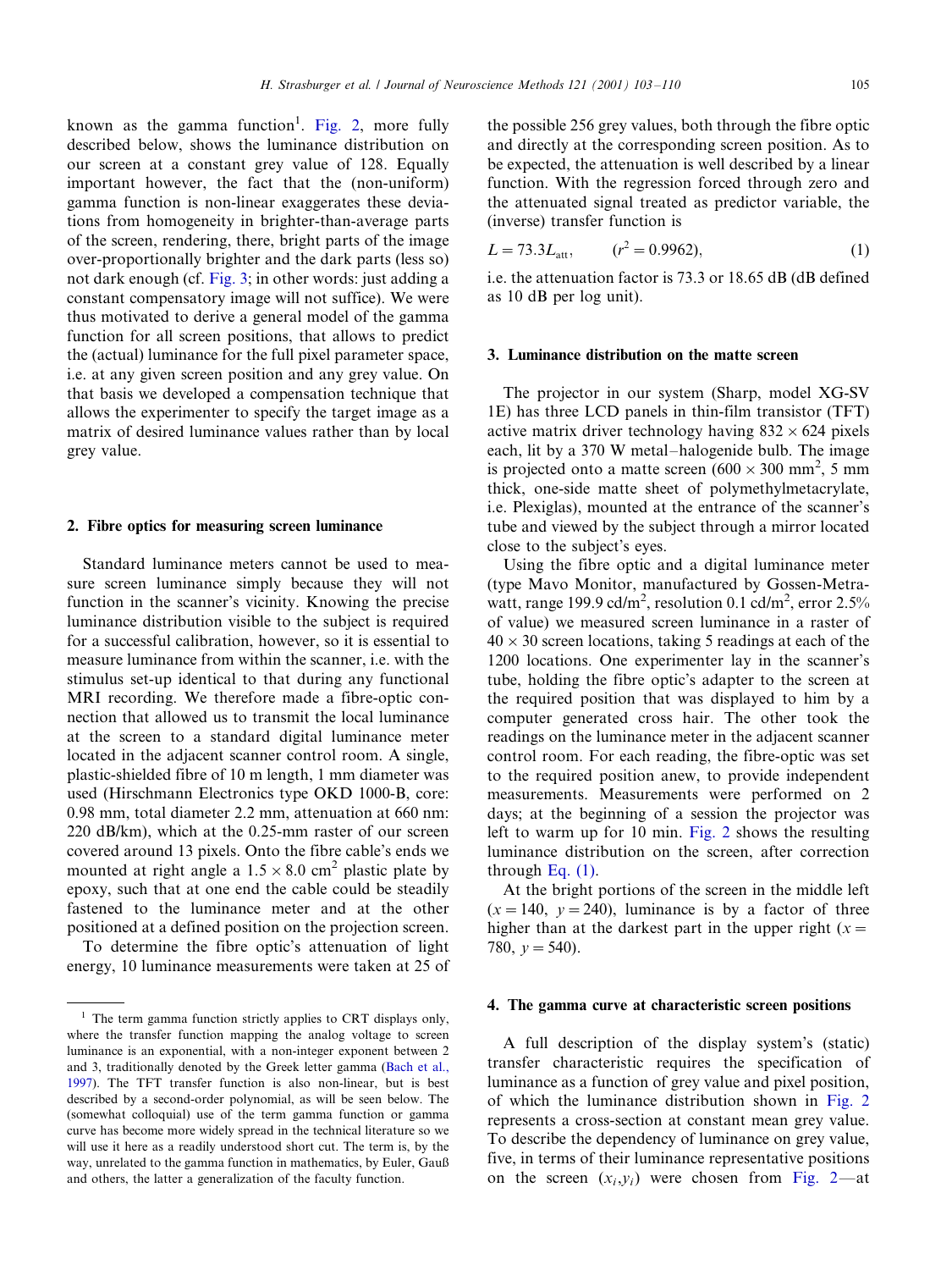

Fig. 5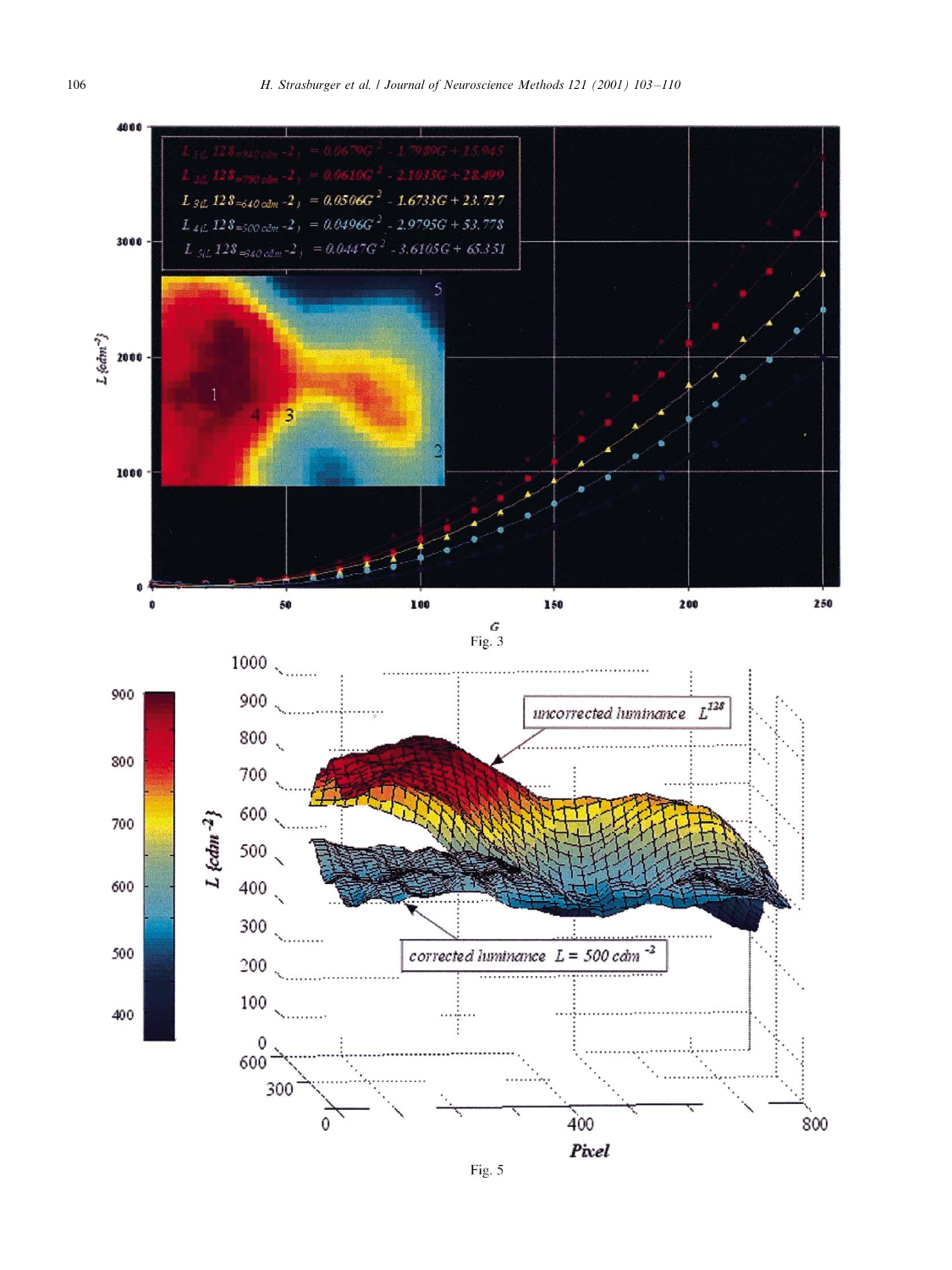<span id="page-4-0"></span>

Fig. 4. Interpolation of the second-order term (a) to arrive at a unified model for the gamma curve. (Note the equidistant choice of  $L^{128}$  values).

Table 1 Regression coefficients of the gamma curve at the five screen positions

| Location $#$            |           |           |           | 4         |           | Mean                     |  |
|-------------------------|-----------|-----------|-----------|-----------|-----------|--------------------------|--|
| X                       | 780       | 780       | 360       | 260       | 140       |                          |  |
| Υ                       | 540       | 100       | 160       | 160       | 240       | -                        |  |
| $L^{128}$<br>$(cd/m^2)$ | 340       | 500       | 640       | 790       | 940       | $\overline{\phantom{0}}$ |  |
| a                       | 0.0447    | 0.0496    | 0.0506    | 0.0610    | 0.0679    | $\overline{\phantom{0}}$ |  |
| b                       | $-3.6105$ | $-2.9795$ | $-1.6733$ | $-2.1035$ | $-1.7989$ | $-2.43314$               |  |
| c                       | 65.351    | 53.778    | 23.727    | 28.499    | 15.945    | 37.46                    |  |
| $\mathbf{r}^2$          | 0.9991    | 0.9992    | 0.9991    | 0.9994    | 0.9986    | 0.9991                   |  |

x,y: pixel coordinate; L<sup>128</sup>: luminance for grey value 128 in cd/m<sup>2</sup>; a, b, c: regression coefficients in Eq. (2);  $r^2$ : coefficient of determination.

maximum and minimum luminance, and at three roughly equally spaced luminance values in between (cf. Fig. 4 for the spacing)—and the full gamma curve was measured at these positions.

At each position, 10 measurements were taken at 25 equally spaced grey values, i.e. a total of  $5 \times 10 \times 25$ readings. The results are shown in Fig. 3. To each of the five sets of data, a second-order polynomial was fit by regression

$$
L = a_{(x,y)}g^{2} + b_{(x,y)}g + c_{(x,y)}
$$
 (2)

with  $g$ : grey value in the image file (all three colour values equal to g);  $(x,y)$ : screen position, and a, b, and  $c$ : position-dependent regression coefficients. The regression coefficients are summarized in Table 1. As can be seen from the coefficients of determination  $r^2$  (also given in the table), less than  $1\%$  of the variance remains unaccounted for.

Fig. 3. Gamma curve at five representative screen positions. The positions are indicated in the inset and in Table 1.

Fig. 5. Efficiency of the compensation. Top and bottom surface show the uncalibrated luminance distribution at grey value 128, and the calibrated distribution at 500 cd/ $m^2$ , respectively.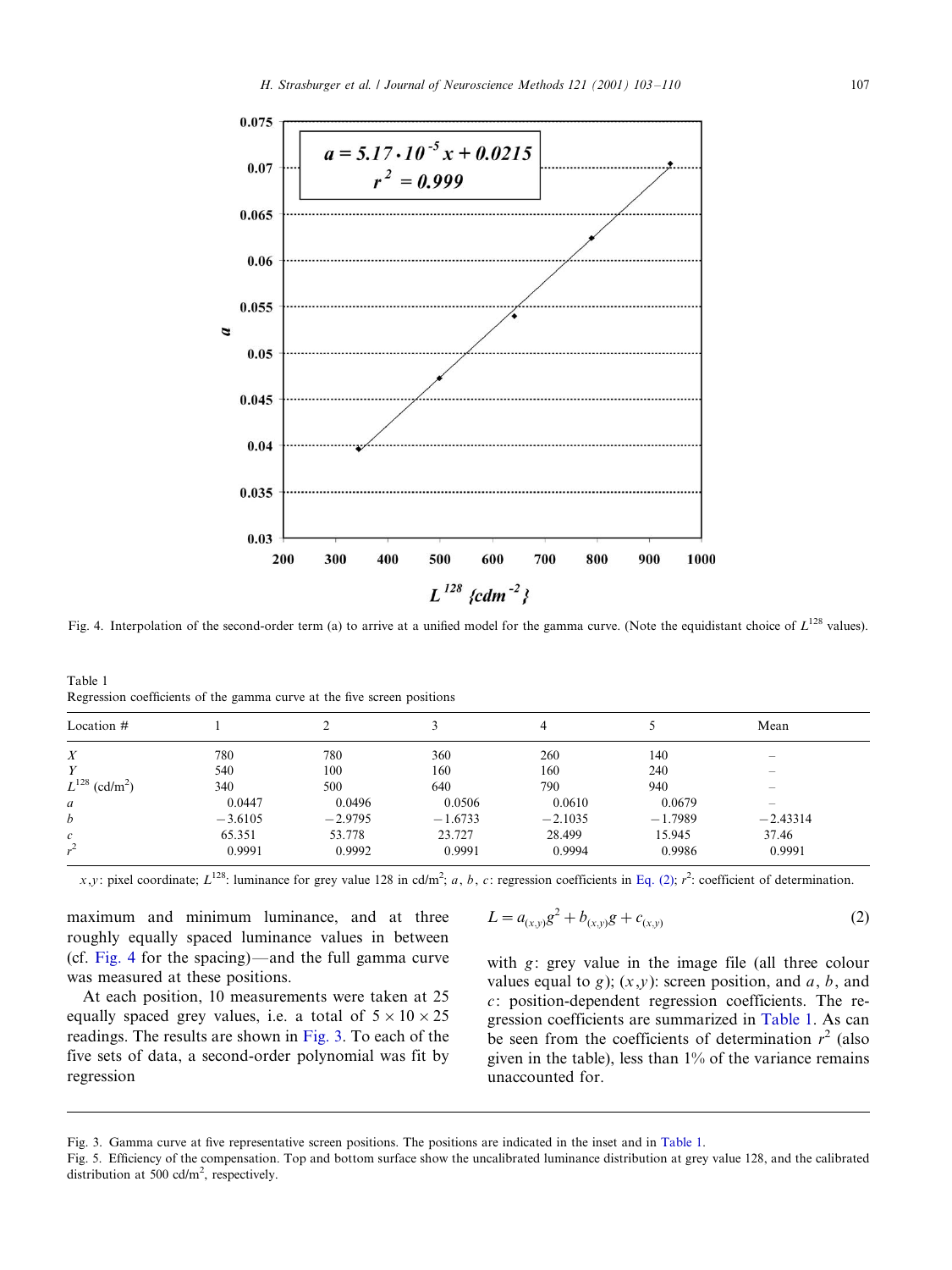<span id="page-5-0"></span>![](_page_5_Figure_1.jpeg)

Fig. 6. Measured luminance profile of a Gabor grating, with the luminance calibration in place. The Gabor grating luminance was sampled at  $25 \times$ 20 screen positions with our fibre optic system.

Fig. 7. Long-term stability of the projector's luminance distribution. Figure part (a) and (b) show the uncalibrated luminance distribution on the matte screen  $1\frac{1}{2}$  years ago and today, respectively. There were one maintenance return to the manufacturer and one bulb replacement (which involves removing the bulb bearing cage) in between. (c) shows the pixelwise difference of the two distributions after equalizing to same mean luminance.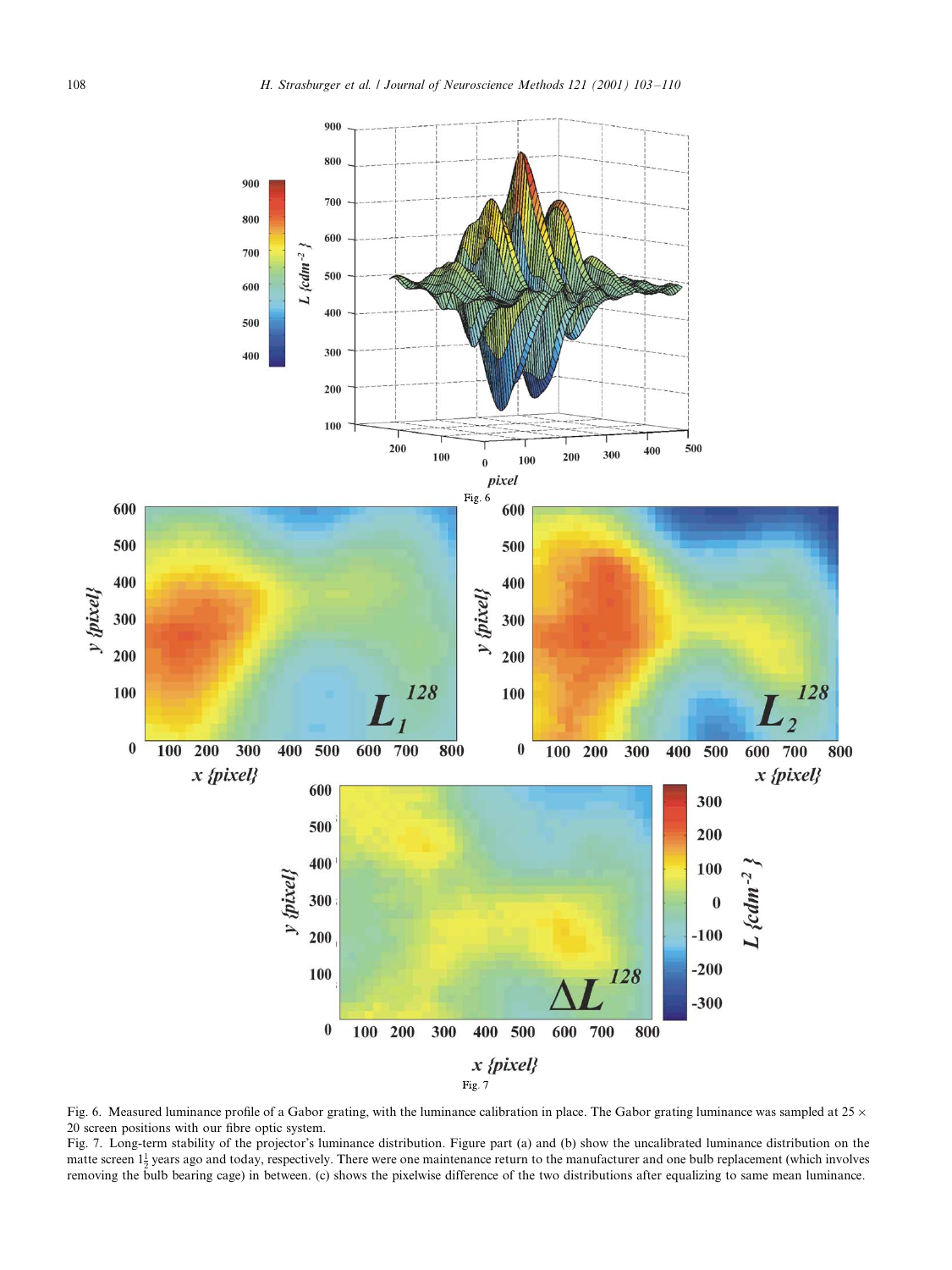<span id="page-6-0"></span>Table 2 Second-order coefficients a and coefficients of determination,  $r^2$ 

| Location # |         |         |         |         |         |
|------------|---------|---------|---------|---------|---------|
| a          | 0.03965 | 0.04729 | 0.05397 | 0.06238 | 0.07045 |
|            | 0.99635 | 0.99914 | 0.99858 | 0.9919  | 0.9989  |

#### 5. The general gamma function

From the five gamma curves (considered representative of the population of curves), the task was to derive an approximation to the general function  $F((x,y), g)$ . Inspection of the set of regression coefficients in [Table 1](#page-4-0) shows that the linear term's coefficient  $b$  and the constant  $c$  vary considerably between the five. However, since the second-order term is expected to have the largest contribution to the overall range of luminance values predicted  $(0-2500 \text{ cd/m}^2)$  and to economize on the number of free parameters in the general model, we repeated the fits shown in [Fig. 2](#page-1-0) with both  $b$  and  $c$ forced, in the regression, to their respective arithmetic means [\(Table 1,](#page-4-0) last column):

$$
L = a_{(x,y)}g^2 + bg + c;
$$
 (3)

L is luminance in cd/m<sup>2</sup>, g is grey value (between 0 and 255), and  $a_{(x,y)}$  is free to vary. The resulting secondorder coefficients and coefficients of determination are shown in Table 2. As can be seen from the  $r^2$ , the fits are about equally good as before, such that there is, indeed, little loss in assuming both  $b$  and  $c$  as constant.

We now need to establish a relation between the second-order term and the characteristics of a screen location. Screen position in itself is not relevant, and for describing a location's characteristic we have chosen the (empirical) luminance at that position at mean grey value, 128, denoted by  $L^{128}(x,y)=L^{128}$ . The variation of coefficient  $a$  was then described by regression onto  $L^{128}$ :

$$
a(x, y) = pL_{128} + q,\t\t(4)
$$

where  $p$  and  $q$  are free parameters. The coefficient was remarkably well predicted by the linear Eq. (4) ([Fig. 4\)](#page-4-0); the resulting coefficients were  $p = 5.168 \times 10^{-5}$  and  $q =$ 0.0215.

The full model of the luminance transfer function is given by Eqs. (3) and (4), with the descriptive parameters  $b, c, p$ , and  $q$ .

With these parameters filled in for our set-up, as an example, the equations are

$$
L = a(x, y)g2 - 2.433g + 37.46,
$$
 (3a)

$$
a(x, y) = 5.168 \times 10^{-5} L^{128} + 0.0215
$$
 (4a)

Together with the matrix of luminance values at mean grey level,  $L^{128}(x,y)$ , these equations predict luminance at any grey value and screen position.

# 6. The corrected image

To arrive at desired grey values for a specified luminance L, Eq. (3) can be inverted to obtain  $g(L)$ 

$$
g = -b/2a + \sqrt{[(b/2a)^2 + (L-c)/a]},
$$
\n(5)

with  $a = a_{(x,y)}$  being the second-order coefficient calculated from Eq. (4). For our set-up this becomes

$$
g = 1.217/a + \sqrt{[(1.217/a)^2 + (L - 37.46)/a]},
$$
 (5a)

Calculating the corrected images is then straightforward:

- 1) Calculate, from Eq. (4), the matrix of coefficients  $a(x_i,y_i)$  at the  $40\times30$  sample positions where  $L^{128}$ was measured;
- 2) by linear interpolation, calculate the full  $(832 \times 624)$ matrix  $a_{(x,y)}$  at all pixel positions;
- 3) for the desired luminance  $L = L(x,y)$  at any pixel, obtain the required grey value g from Eq.  $(5)$ .

Fig. 5 shows a comparison of the luminance distributions, specified as having constant luminance, before and after correction. Note that the 'wrinkled towel' at  $L^{128}$  (top surface) turns into a reasonably flat surface.

### 7. Dithering the corrected image

Changing any image along sharply defined raster lines leads to highly visible contours in otherwise homogeneous image regions. With the luminance correction in place, dithering of the corrected image is thus required. We chose the simplest version, Floyd-Steinberg error diffusion, in which at each pixel a random number from the interval  $[-1, 1]$  is added before rounding to the next integer. This is step (4) and the last step in determining the desired grey values.

For illustration of the efficiency of the procedure, [Fig.](#page-5-0) [6](#page-5-0) shows the (actual) luminance profile of a Gabor grating, sampled at  $25 \times 20$  screen positions with our fibre optic.

#### 8. Practical considerations

Calibrating a monitor by the described technique is an investment: the 1800 measurements  $(1200+600)$  took us around 6 h. Will the work be lost when a change of the bulb is required? The luminance distributions shown in [Fig. 2](#page-1-0) are in fact from a second, current set of measurements. One and a half years earlier, we had taken the same measurements (1200 readings, around 4 h); in the meantime the monitor was once at the manufacturer for maintenance reasons and there was